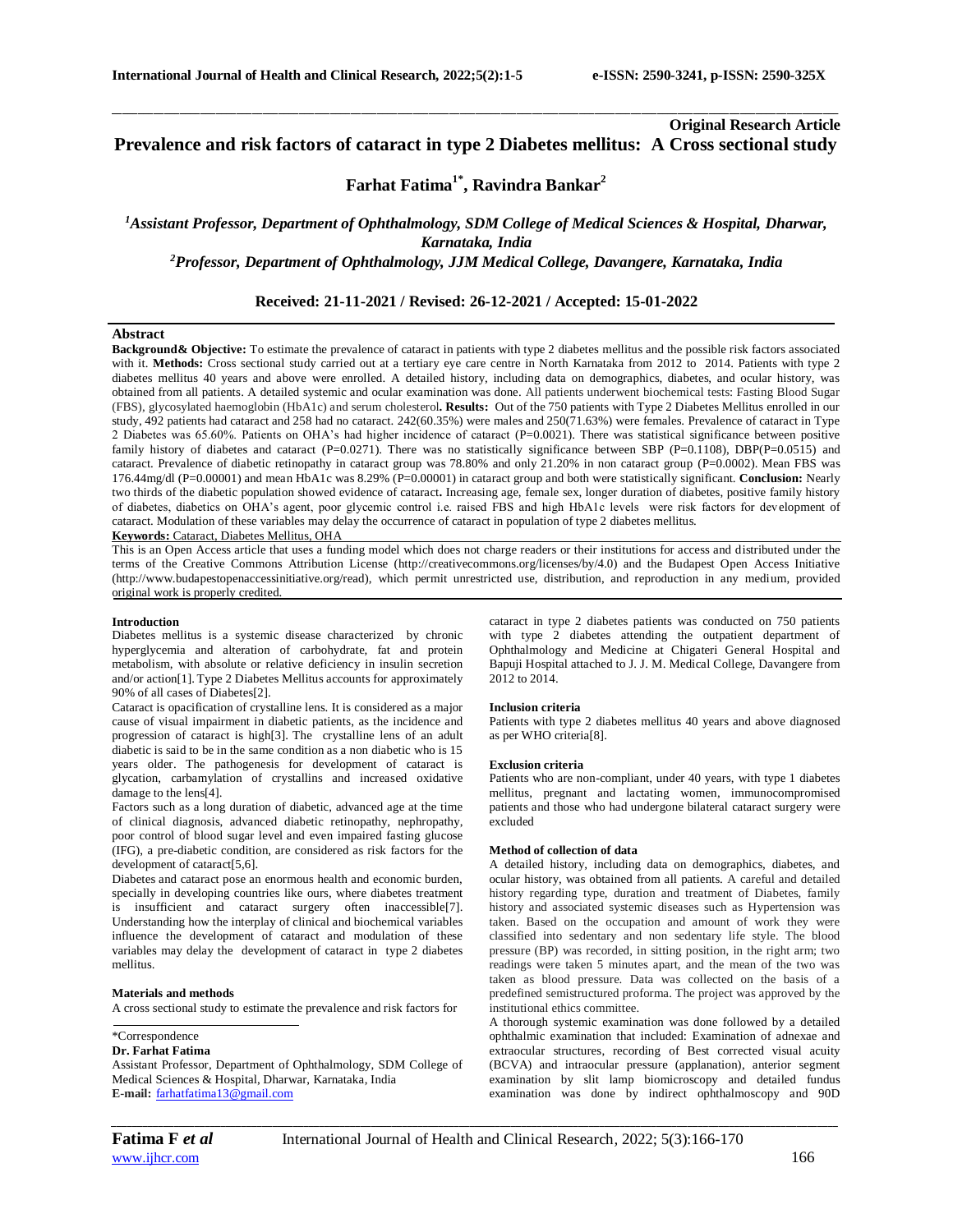Biomicroscopy. All patients underwent biochemical tests: Fasting Blood Sugars (FBS), glycosylated haemoglobin (HbA1c) and serum cholesterol.

Diagnosis of Diabetes was made in each case when Fasting Plasma Glucose (FPG) > 126 mg/dL (7.0 mmol/L) or 2hr Post Prandial Glucose > 200mg/dL (11.1 mmol/L) after a 75g glucose load or any patient with a history of Diabetes on Treatment. Hypertension was defined as the presence of Systolic Blood Pressure >120 mm Hg or a diastolic Blood pressure >80 mm Hg or on Antihypertensive Treatment at the time of examination[8].

### **Statistical analysis**

Once data was collected and tabulated using MS Office Excel, the tabulated data was then analyzed on SPSS version 16.0. Descriptive Analysis was done using Percentages, Proportions, Mean and Standard Deviations and inferential Analysis was done using unpaired T-tests, chi-square.

#### **Results**

Out of the 750 patients with Type 2 Diabetes Mellitus, 492 patients had cataract and 258 had no cataract. Thus prevalence of cataract in Type 2 Diabetes was 65.60%.

| <b>Table 1: Study Population</b> |                |               |  |  |  |  |  |  |
|----------------------------------|----------------|---------------|--|--|--|--|--|--|
| <b>Status of cataract</b>        | No of patients | % of patients |  |  |  |  |  |  |
| With cataract                    | 492            | 65.60         |  |  |  |  |  |  |
| Without cataract                 | 258            | 34.40         |  |  |  |  |  |  |
| Total                            | 750            | 100.00        |  |  |  |  |  |  |

\_\_\_\_\_\_\_\_\_\_\_\_\_\_\_\_\_\_\_\_\_\_\_\_\_\_\_\_\_\_\_\_\_\_\_\_\_\_\_\_\_\_\_\_\_\_\_\_\_\_\_\_\_\_\_\_\_\_\_\_\_\_\_\_\_\_\_\_\_\_\_\_\_\_\_\_\_\_\_\_\_\_\_\_\_\_\_\_\_\_\_\_\_\_\_\_\_\_\_\_\_\_\_\_\_\_\_\_\_\_\_\_\_\_\_\_\_\_\_\_\_\_\_\_\_\_\_\_\_\_\_\_\_\_\_\_\_\_\_\_

In our study, prevalence of cataract in 40-49yrs was 5.74%, 50-59yrs was 59.85%, 60-69yrs was 94.77% and in patients above 70yrs was 100%. Prevalence of cataract increased with the age of the patient(P=0.0001).

| Age                                   | <b>With Cataract</b> | $\frac{6}{9}$ | <b>Without Cataract</b> | $\frac{6}{9}$ | <b>Total</b> | $\frac{0}{0}$ |  |  |  |
|---------------------------------------|----------------------|---------------|-------------------------|---------------|--------------|---------------|--|--|--|
| $40-49$ yrs                           |                      | 5.74          | 197                     | 94.26         | 209          | 27.87         |  |  |  |
| $50-59$ vrs                           | 79                   | 59.85         | 53                      | 40.15         | 132          | 17.60         |  |  |  |
| $60-69$ yrs                           | 145                  | 94.77         |                         | 5.23          | 153          | 20.40         |  |  |  |
| $>70$ yrs                             | 256                  | 100.00        |                         | 0.00          | 256          | 34.13         |  |  |  |
| Total                                 | 492                  | 65.60         | 258                     | 34.40         | 750          | 100.00        |  |  |  |
| Chi-square = $525.7182$ P = $0.0001*$ |                      |               |                         |               |              |               |  |  |  |

|  | Table 2: Age Distribution of The Study Population |  |
|--|---------------------------------------------------|--|
|  |                                                   |  |

In our study out of the 492 cases with cataract, 242(60.35%) were males and 250(71.63%) were females showing female preponderance in cataract group(P=0.0011). In our study 66.51% of patients in cataract group had sedentary life and 64.38% had non sedentary life. There was no association between nature of work and development of cataract.(P=0.5472) In our study positive family history of diabetes was seen in 59.07% patients in cataract group and 40.93% patients in non cataract group. There was statistical significance between positive family history and cataract group $(P=0.0271)$ .

Out of the 492 cases with cataract, 109 cases were newly detected (22.15%) and 383 cases had long standing diabetes(77.85%).



**Fig. 1: Duration of Diabetes In The Study Population**

Our study showed that prevalence of cataract increased with increase in duration of diabetes(P=0.0032). In our study 23.33% of patients had diabetes for  $> 10$ yrs and 76.67% had for  $< 10$ yrs.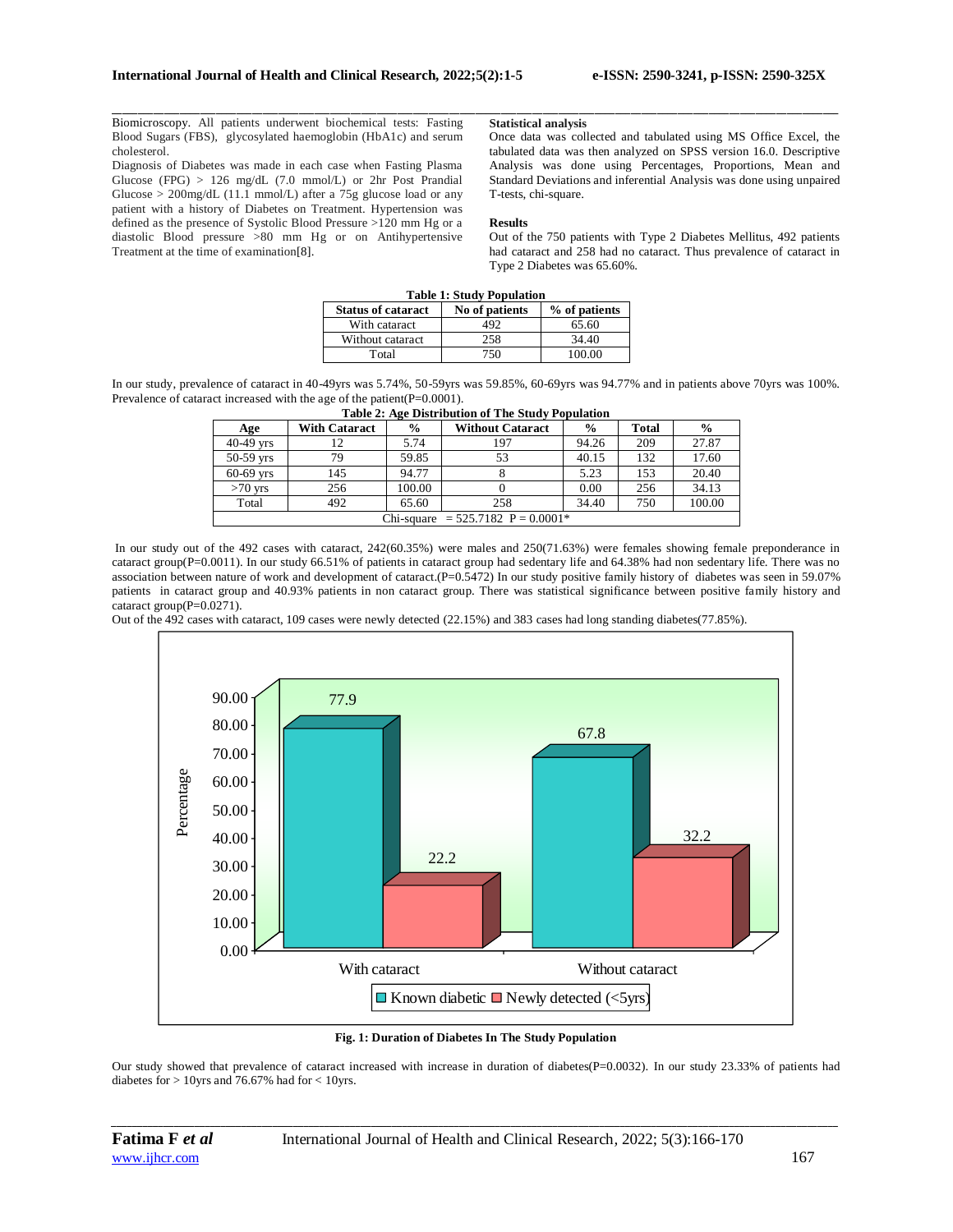

\_\_\_\_\_\_\_\_\_\_\_\_\_\_\_\_\_\_\_\_\_\_\_\_\_\_\_\_\_\_\_\_\_\_\_\_\_\_\_\_\_\_\_\_\_\_\_\_\_\_\_\_\_\_\_\_\_\_\_\_\_\_\_\_\_\_\_\_\_\_\_\_\_\_\_\_\_\_\_\_\_\_\_\_\_\_\_\_\_\_\_\_\_\_\_\_\_\_\_\_\_\_\_\_\_\_\_\_\_\_\_\_\_\_\_\_\_\_\_\_\_\_\_\_\_\_\_\_\_\_\_\_\_\_\_\_\_\_\_\_ In our study population 70.12% of cataract group were on OHA, 23.37 were on both( insulin and OHA) and 6.50% were on insulin. Patients on OHA's had higher incidence of cataract (P=0.0021).

**Fig. 2: Diabetic treatment history of the study population**

Among the 401 males in the study group, 82 gave positive history of smoking of which 49 belonged to cataract group and 33 belonged to non cataract group.

The mean SBP in cataract and non cataract group was 134.96mm of Hg and 133.41mm of Hg respectively. There was no statistical significance between cataract and SBP (P=0.1108).

In our study the mean DBP in cataract group was 89.12mm of Hg and 87.91mm of Hg in non cataract group. There was no statistical significance between cataract and DBP(0.0515).

Prevalence of diabetic retinopathy in cataract group was 78.80% and only 21.20% in non cataract group. Our study showed that diabetic retinopathy was more common in patients with cataract (P=0.0002).

Mean FBS in cataract group was 176.44mg/dl and 163.71mg/dl in non cataract group. FBS was significantly higher in cataract group (P=0.00001).

In our study mean HbA1c in cataract group was 8.29% and in non cataract group was 7.85%. HbA1c was significantly higher in cataract group (P=0.00001).

Mean cholesterol levels in cataract group was 184.34mg/dl and in non cataract group was 183.67mg/dl. There was no statistical significance between serum cholesterol level and cataract (P=0.5208)

### **Discussion**

This study presents the prevalence of cataract in a cohort of 750 South Indian type 2 diabetic patients from a tertiary level health care centre.

#### **Prevalence of cataract**

In our study out of the 750 diabetic patients evaluated, 492 had cataract and 256 of the individuals showed no cataract and were included in the non cataract group. Prevalence of cataract in diabetic patients was 65.60%. Our results were consistent with various other studies.

Study conducted by Raman et al showed similar results with 65.7% of the patients presenting with cataract[9].

Nearly two of three persons with diabetes >40 years of age had cataract. Thus indicating that the incidence of cataract was higher in diabetic population when compared to normal population.

### **Age and sex distribution in study population**

In our study prevalence of cataract was 5.74% in 40-49yrs, 59.85% in 50-59yrs, 94.77% in 60-69yrs and 100% in patients above 70yrs. Incidence of cataract increased with the age of the patient(P=0.0001). Similar results were showed in other Beaver Dam Eye Study that

showed increase in incidence of cataract with increase in age[10].

Data from the Framingham study showed a three to fourfold increased prevalence of cataract in patients with diabetes under the age of 65[12].

In our study out of the 492 cases with cataract, 242(60.35%) were males and 250(71.63%) were females showing female preponderance in cataract group(P=0.0011).

Study done by Kim et al showed higher incidence of females(63.5%) in cataract group than control group(56%)[5].

This could be probably explained on the basis of study done by Donnelly et al[12]. who noted differences in the albumin/total protein ratio and serum triglyceride level, especially in women, predisposing them to cataract. Postmenopausal estrogen deficiency may also be a contributing factor in development of cataract.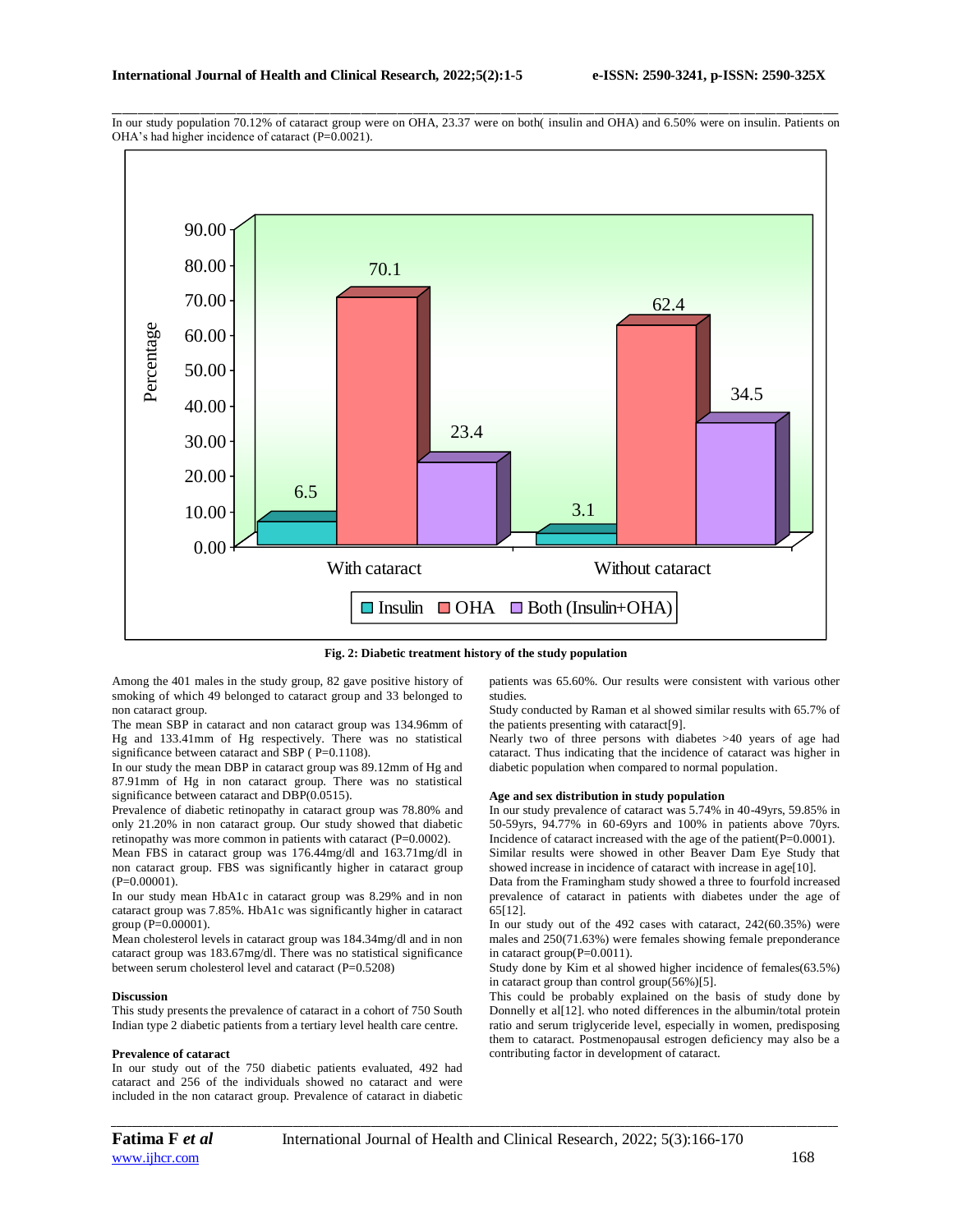### **Life style and cataract**

In our study 66.51% of patients in cataract group had sedentary life style and 64.38% had non sedentary life style.

Study done by Raman et al showed higher incidence of cataract in unemployed subjects when compared to employed (59.9% vs. 45.3%)[9].

However in our study there was no association between nature of work and development of cataract (P=0.5472). Because of fewer studies on cataract profile in diabetic populations the correlation of this risk factor in development was of cataract couldn't be correlated.

### **Family history and cataract**

In our study positive family history of diabetes was seen in 59.07% patients in cataract group and 40.93% patients in non cataract group. There was statistical significance between positive family history and cataract (P=0.0271).

Positive family history of diabetes was a risk factor for cataract in a study conducted by Kareem et al on 2540 Iraqi diabetic patients with P<0.001in cataract and non cataract group[13].

A positive family history led to early development of diabetes in subjects and eventually higher incidence of cataract in these individuals when compared to subjects with negative family history of diabetes.

#### **Duration of diabetes and cataract**

Out of the 492 cases with cataract, 109 cases were newly detected i.e. ≤ 5years (22.15%) and 383 cases had long standing diabetes > 5years (77.85%). Our study showed that prevalence of cataract increased with increase in duration of diabetes (P=0.0032). 23.33% of patients had diabetes for > 10yrs and 76.67% had for ≤10yrs. . Prevalence of cataract was high in patients with diabetes for >5yrs duration

The Blue Mountains Eye done 2900 patients with diabetes showed that risk of cataract increases with increasing duration of diabetes and severity of hyperglycemia<sup>[14]</sup>.

Study done by Dedov et al[15], Kirby DB[16], Chan AW[17] have shown that the incidence of cataract increases proportionately with the degree and the period of the diabetes mellitus.

Thus suggesting that a more prolonged influence of biochemical cataractogenic stimuli i.e. hyperglycemia for a longer duration was responsible for development of cataract.

#### **Treatment of diabetes and cataract**

In our study population 70.12% of cataract group were on OHA, 23.37% were on both( insulin and OHA) and 6.50% were on insulin. Patients on OHA's had higher incidence of cataract (P=0.0021) when compared to those on insulin alone or on both OHA's and Insulin.

Study done by Raman et al showed higher incidence of cataract in patients who were on only OHA's or only Insulin[9].

This may probably be because of poor glycemic control in individuals only on OHA's.

### **Smoking history and cataract**

Among the 401 males in the study group, 82 gave positive history of smoking of which 49 belonged to cataract group and 33 belonged to non cataract group.

The WESDR showed that in older onset diabetic patients smoking status(current, ex) were associated with increased risk of cataract[18]. However our study showed no significance between smoking and cataract.

#### **Systemic hypertension and cataract**

The mean SBP in cataract and non cataract group was 134.96mm of Hg and 133.41mm of Hg respectively. In our study the mean DBP in cataract group was 89.12mm of Hg and 87.91mm of Hg in non cataract group.

Study done by Schaumberg DA et al. showed association between SBP and cataract (P=0.04) and no association between cataract and DBP(P=0.33)[19].

\_\_\_\_\_\_\_\_\_\_\_\_\_\_\_\_\_\_\_\_\_\_\_\_\_\_\_\_\_\_\_\_\_\_\_\_\_\_\_\_\_\_\_\_\_\_\_\_\_\_\_\_\_\_\_\_\_\_\_\_\_\_\_\_\_\_\_\_\_\_\_\_\_\_\_\_\_\_\_\_\_\_\_\_\_\_\_\_\_\_\_\_\_\_\_\_\_\_\_\_\_\_\_\_\_\_\_\_\_\_\_\_\_\_\_\_\_\_\_\_\_\_\_\_\_\_\_\_\_\_\_\_\_\_\_\_\_\_\_\_ There was no statistical significance between cataract and SBP  $(P=0.1108)$  and DBP $(0.0515)$  in our study.

#### **Diabetic retinopathy and cataract**

Prevalence of diabetic retinopathy in cataract group was 78.80% and only 21.20% in non cataract group. Our study showed that diabetic retinopathy was more common in patients with cataract(P=0.0002). Study done by Kim et al showed diabetic retinopathy was seen in 75.53% of those with cataract and in 37.41% of those without cataract[12]. Study done by Kirby showed that diabetic retinopathy was found in 53% of individuals in cataract group and 40% of those in non cataract group. Many other studies reported higher incidence of retinopathy in patients with cataract[17].

Thus signifying that retinopathy was an influential factor on the degree of cataract.

### **FBS and glycosylated hemoglobin (Hba1c) levels and cataract**

Mean FBS in cataract group was 176.44mg/dl and 163.71mg/dl in non cataract group. FBS was significantly higher in cataract group(P=0.00001). In our study mean HbA1c in cataract group was 8.29% and in non cataract group was 7.85%. HbA1c was significantly higher in cataract group(P=0.00001).

Blue Mountains study showed a twofold higher 5-year incidence of cortical cataract in participants with impaired fasting glucose<sup>[15]</sup>.

Study done by Kim et al showed that the level of blood sugar after fasting was higher in the cataract group than in the control group

The Wisconsin Epidemiologic Study of Diabetic Retinopathy (WESDR) showed a direct relationship between glycosylated hemoglobin and cataract<sup>[19]</sup>.

Thus poor glycemic control was a risk factor for development of cataract. A more aggressive management of glycemia could reduce the development and progression of cataract.

#### **Serum cholesterol and cataract**

In our study Mean cholesterol levels in cataract group was 184.34mg/dl and in non cataract group was 183.67mg/dl. Study done by Tsutsumi K, however has shown a positive correlation of cataract with high plasma levels of total cholesterol, triglycerides, and low plasma levels of HDL cholesterol[20].

However there was no statistical significance between serum cholesterol level and cataract(P=0.5208) in our study. Although our study did not include other parameters of lipid profile.

#### **Conclusion**

The incidence of cataract is higher in diabetic population when compared to normal population. Our study showed the high prevalence of cataract, nearly two of three persons >40 years of age with type 2 DM had cataract. Increasing age, female sex, longer duration of diabetes, positive family history of diabetes, diabetics on OHA's agent had higher risk of development of cataract.

Our study helps in understanding how the interplay of clinical and biochemical variables influence the development of cataract and its subtypes. So far this aspect had not been studied extensively. Modulation of these variables may delay the occurrence of cataract in population of type 2 diabetes mellitus

# **Acknowledgements**

I would like to express my profound gratitude to all the participants.

#### **Ethical approval**

Ethical clearance was obtained from the institutional ethical committee for the present study.

### **References**

- 1. Kahn CR, Weir GC. Prevalence and Epidemiology of Diabetes Mellitus. In: Joslin's Diabetes mellitus. 13<sup>th</sup> edn, India; Waverly BI Pvt Ltd, 193
- 2. American Optometric Association, Care of the Patient with Diabetes Mellitus, Optometric Clinical Practice Guideline, available at[: www.aoa.org/x4813.xml accessed May 2009](http://www.aoa.org/x4813.xml%20accessed%20May%202009)